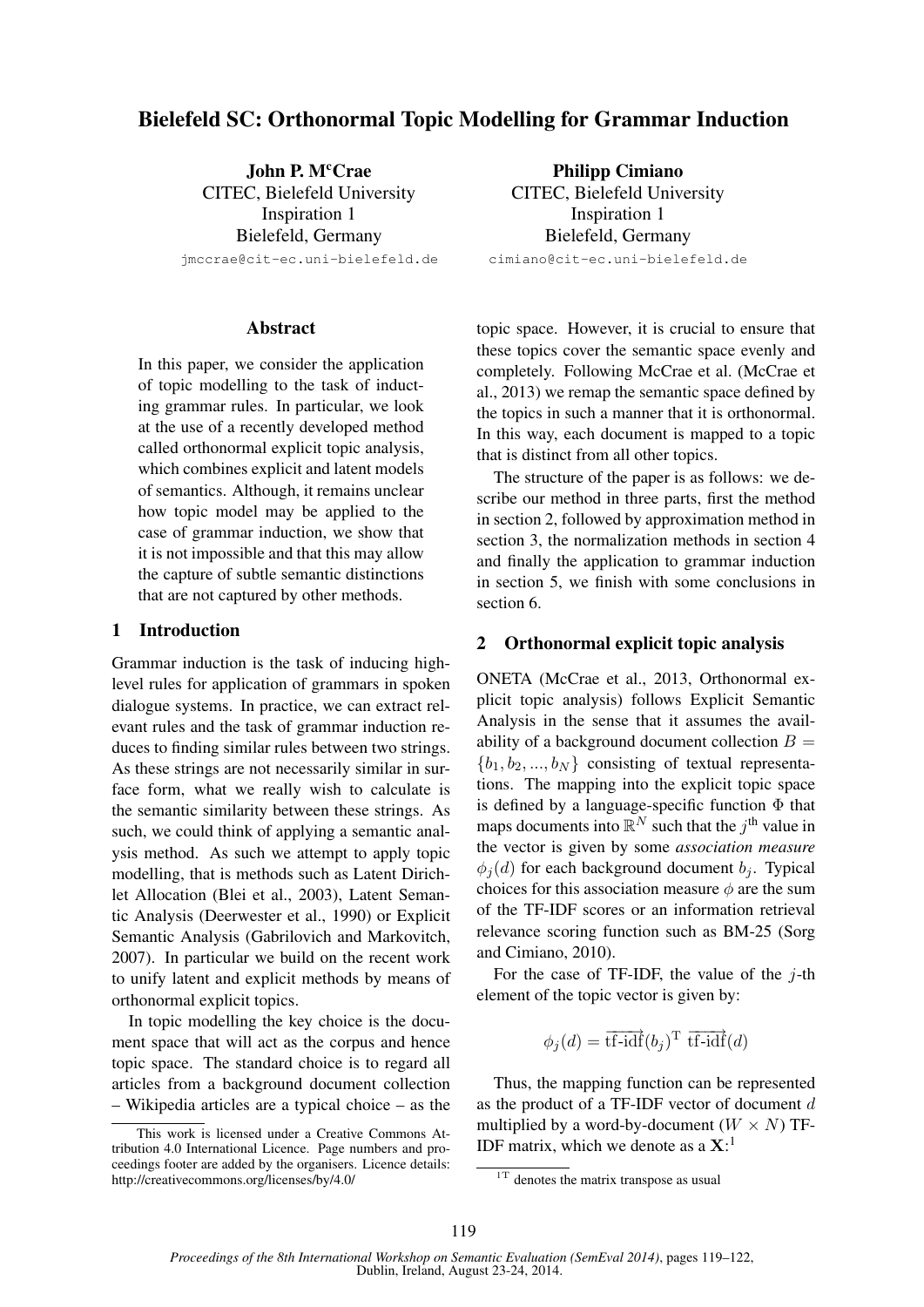$$
\Phi(d) = \left(\begin{array}{c} \overrightarrow{\mathrm{tf-idf}}(b_1)^{\mathrm{T}} \\ \vdots \\ \overrightarrow{\mathrm{tf-idf}}(b_N)^{\mathrm{T}} \end{array}\right) \overrightarrow{\mathrm{tf-idf}}(d) = \mathbf{X}^{\mathrm{T}} \cdot \overrightarrow{\mathrm{tf-idf}}(d)
$$

For simplicity, we shall assume from this point on that all vectors are already converted to a TF-IDF or similar numeric vector form.

In order to compute the similarity between two documents  $d_i$  and  $d_j$ , typically the cosine-function (or the normalized dot product) between the vectors  $\Phi(d_i)$  and  $\Phi(d_j)$  is computed as follows:

$$
sim(d_i, d_j) = cos(\Phi(d_i), \Phi(d_j)) = \frac{\Phi(d_i)^{\mathrm{T}} \Phi(d_j)}{||\Phi(d_i)|| ||\Phi(d_j)||}
$$

$$
\text{sim}(d_i, d_j) = \text{cos}(\mathbf{X}^{\text{T}} d_i, \mathbf{X}^{\text{T}} d_j) = \frac{d_i^{\text{T}} \mathbf{X} \mathbf{X}^{\text{T}} d_j}{||\mathbf{X}^{\text{T}} d_i|| ||\mathbf{X}^{\text{T}} d_j||}
$$

The key challenge with topic modelling is choosing a good background document collection  $B = \{b_1, ..., b_N\}$ . A simple minimal criterion for a good background document collection is that each document in this collection should be maximally similar to itself and less similar to any other document:

$$
\forall i \neq j \ 1 = \text{sim}(b_j, b_j) > \text{sim}(b_i, b_j) \ge 0
$$

As shown in McCrae et al. (2013), this property is satisfied by the following projection:

$$
\Phi_{\rm ONETA}(d) = (\mathbf{X}^{\rm T} \mathbf{X})^{-1} \mathbf{X}^{\rm T} d
$$

And hence the similarity between two documents can be calculated as:

$$
sim(d_i, d_j) = cos(\Phi_{\text{ONETA}}(d_i), \Phi_{\text{ONETA}}(d_j))
$$

#### 3 Approximations

ONETA relies on the computation of a matrix inverse, which has a complexity that, using current practical algorithms, is approximately cubic and as such the time spent calculating the inverse can grow very quickly.

We notice that  $X$  is typically very sparse and moreover some rows of  $X$  have significantly fewer non-zeroes than others (these rows are for terms with low frequency). Thus, if we take the first  $N_1$ columns (documents) in  $X$ , it is possible to rearrange the rows of  $X$  with the result that there is some  $W_1$  such that rows with index greater than  $W_1$  have only zeroes in the columns up to  $N_1$ . In other words, we take a subset of  $N_1$  documents and enumerate the words in such a way that the terms occurring in the first  $N_1$  documents are enumerated  $1, \ldots, W_1$ . Let  $N_2 = N - N_1$ ,  $W_2 = W - W_1$ . The result of this row permutation does not affect the value of  $X<sup>T</sup>X$  and we can write the matrix  $X$  as:

$$
\mathbf{X} = \left( \begin{array}{cc} \mathbf{A} & \mathbf{B} \\ \mathbf{0} & \mathbf{C} \end{array} \right)
$$

where **A** is a  $W_1 \times N_1$  matrix representing term frequencies in the first  $N_1$  documents, **B** is a  $W_1 \times N_2$  matrix containing term frequencies in the remaining documents for terms that are also found in the first  $N_1$  documents, and C is a  $W_2 \times N_2$ containing the frequency of all terms not found in the first  $N_1$  documents.

Application of the well-known divide-andconquer formula (Bernstein, 2005, p. 159) for matrix inversion yields the following easily verifiable matrix identity, given that we can find  $C'$  such that  $C'C = I.$ 

$$
\left(\begin{array}{cc} (A^{\mathrm{T}}A)^{-1}A^{\mathrm{T}} & -(A^{\mathrm{T}}A)^{-1}A^{\mathrm{T}}BC' \\ 0 & C' \end{array}\right)\left(\begin{array}{cc} A & B \\ 0 & C \end{array}\right)=I_{(1)}
$$

The inverse C' is approximated by the *Jacobi Preconditioner*, **J**, of  $C^{T}C$ :

$$
\mathbf{C}' \quad \simeq \quad \mathbf{J}\mathbf{C}^{\mathrm{T}} \\
= \begin{pmatrix} ||c_1||^{-2} & 0 & 0 \\
0 & \cdot & ||c_{N_2}||^{-2} \end{pmatrix} \mathbf{C}^{\mathrm{T}} \\
$$

## 4 Normalization

A key factor in the effectiveness of topic-based methods is the appropriate normalization of the elements of the document matrix X. This is even more relevant for orthonormal topics as the matrix inversion procedure can be very sensitive to small changes in the matrix. In this context, we consider two forms of normalization, term and document normalization, which can also be considered as row/column normalizations of X.

A straightforward approach to normalization is to normalize each column of  $X$  to obtain a matrix as follows: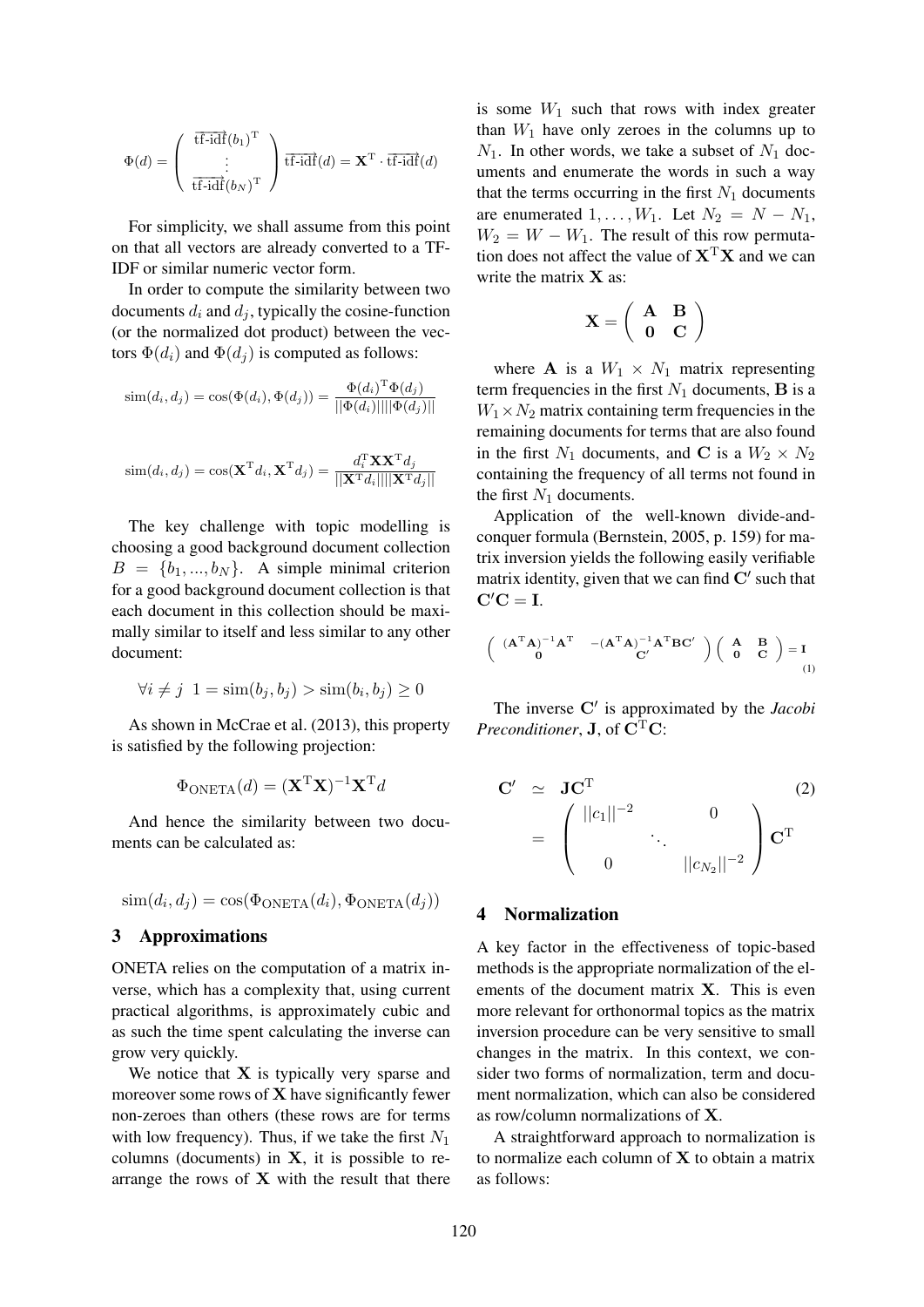$$
\mathbf{X}' = \left(\frac{x_1}{\|x_1\|} \dots \frac{x_N}{\|x_N\|}\right)
$$

If we calculate  $X^T X' = Y$  then we get that the  $(i, j)$ -th element of **Y** is:

$$
y_{ij} = \frac{x_i^{\mathrm{T}} x_j}{||x_i|| ||x_j||}
$$

Thus, the diagonal of  $Y$  consists of ones only and due to the Cauchy-Schwarz inequality we have that  $|y_{ij}| \leq 1$ , with the result that the matrix Y is already close to I. Formally, we can use this to state a bound on  $||{\bf X}'^{\rm T} {\bf X}' - {\bf I}||_{\mathcal{F}}$ , but in practice it means that the orthonormalizing matrix has more small or zero values. Previous experiments have indicated that in general term normalization such as TF-IDF is not as effective as using the direct term frequency in ONETA, so we do not apply term normalization.

## 5 Application to grammar induction

The application to grammar induction is simply carried out by taking the rules and creating a single ground instance. That is if we have a rule of the form

#### LEAVING FROM <CITY>

We would replace the instance of  $\langle \text{CITY} \rangle$  with a known terminal for this rule, e.g.,

## leaving from Berlin

This reduces the task to that of string similarity which can be processed by means of any string similarity function, for example such as the ONETA function described above. As such the procedure is as follows:

- 1. Ground the input grammar rule to an English string d
- 2. Ground each candidate matching rule to an English string  $d_i$
- 3. Calculate for each  $d_i$ , the similarity  $sim_{\text{ONETA}}(d, d_i)$
- 4. Add the rule to the grammar class with the highest similarity

This approach has the obvious drawback that it removes all information about the valence of the rule, however the effect of this loss of information remains unclear.

For application, we used 20,000 Wikipedia articles, filtered to contain only those of over 100 words, giving us a corpus of 15.6 million tokens. We applied ONETA using document normalization but no term normalization and the value  $N_1 =$ 5000. These parameters were chosen based on the best results in previous experiments.

## 6 Conclusions

The results show that such a naive approach is not directly applicable to the case of grammar induction, however we believe that it is possible that the subtle semantic similarities captured by topic modelling may yet prove useful for grammar induction. However it is clear from the presented results that the use of a topic model alone does not suffice to solve this task. We notice that from the data many of the distinctions rely on antonyms and stop words, especially distinctions such as 'to'/'from', which are not captured by a topic model as topic models generally ignore stop words, and generally consider antonyms to be in the same topic, as they frequently occur together in text. The question of when semantic similarity such as provided by topic modelling is applicable remains an open question.

## **References**

- Dennis S Bernstein. 2005. *Matrix mathematics, 2nd Edition*. Princeton University Press Princeton.
- David M Blei, Andrew Y Ng, and Michael I Jordan. 2003. Latent Dirichlet Allocation. *Journal of Machine Learning Research*, 3:993–1022.
- Scott C. Deerwester, Susan T Dumais, Thomas K. Landauer, George W. Furnas, and Richard A. Harshman. 1990. Indexing by latent semantic analysis. *JASIS*, 41(6):391–407.
- Evgeniy Gabrilovich and Shaul Markovitch. 2007. Computing semantic relatedness using Wikipediabased explicit semantic analysis. In *Proceedings of the 20th International Joint Conference on Artificial Intelligence*, volume 6, page 12.
- John P. McCrae, Philipp Cimiano, and Roman Klinger. 2013. Orthonormal explicit topic analysis for crosslingual document matching. In *Proceedings of the 2013 Conference on Empirical Methods in Natural Language Processing*, pages 1732–1740.